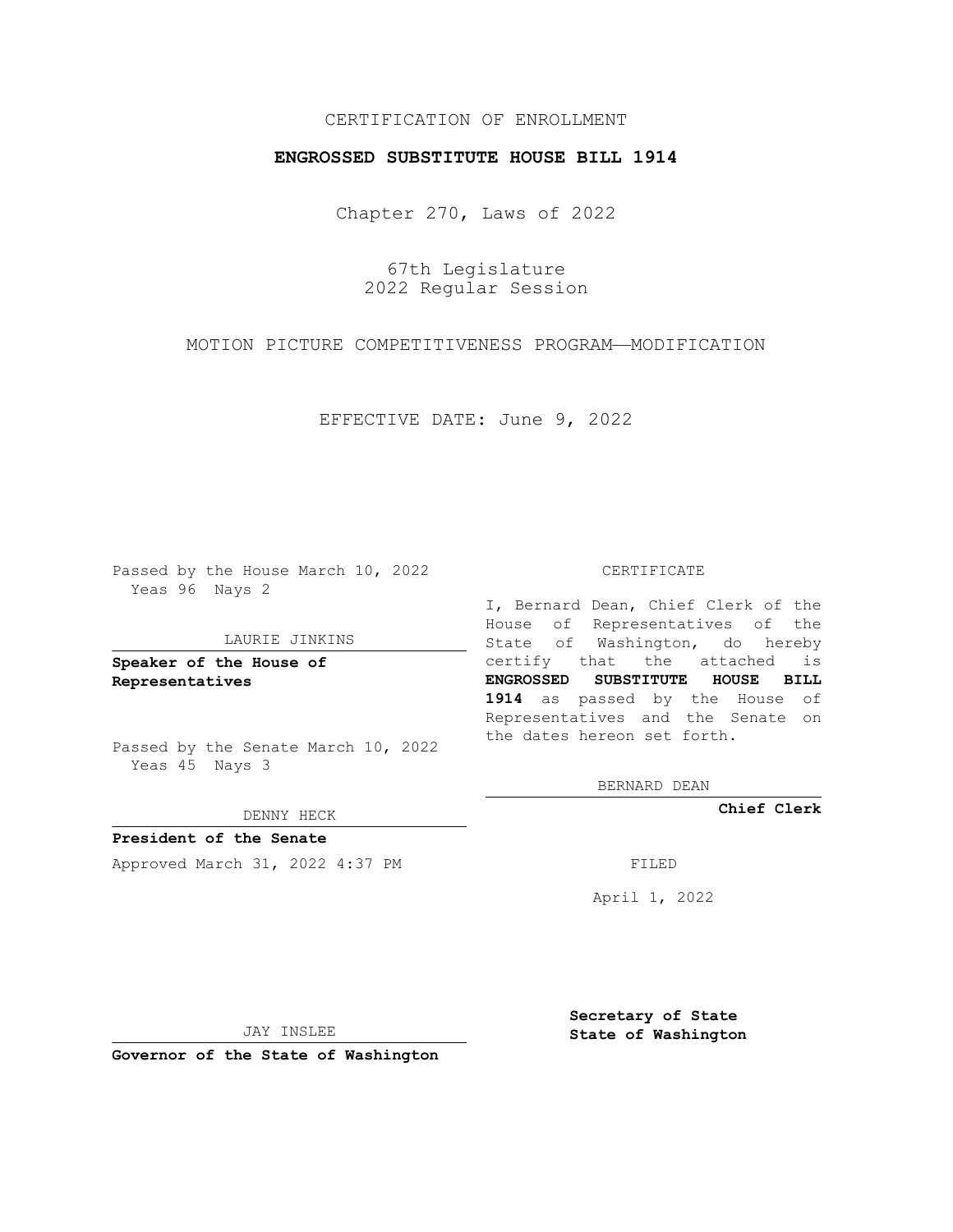## **ENGROSSED SUBSTITUTE HOUSE BILL 1914**

AS AMENDED BY THE SENATE

Passed Legislature - 2022 Regular Session

## **State of Washington 67th Legislature 2022 Regular Session**

**By** House Community & Economic Development (originally sponsored by Representatives Riccelli, Orcutt, Berry, Leavitt, McEntire, Ryu, Santos, Walen, Wicks, Ortiz-Self, Stonier, Robertson, Peterson, Rule, Vick, Goodman, Dolan, Orwall, Eslick, Barkis, Graham, Berg, Dent, Bateman, and Macri)

READ FIRST TIME 01/31/22.

 AN ACT Relating to updating and expanding the motion picture competitiveness program; amending RCW 43.365.005, 43.365.010, 43.365.030, 43.365.020, 82.04.4489, 43.365.040, and 43.365.050; and repealing 2017 3rd sp.s. c 37 s 1101 (uncodified).4

5 BE IT ENACTED BY THE LEGISLATURE OF THE STATE OF WASHINGTON:

6 **Sec. 1.** RCW 43.365.005 and 2006 c 247 s 1 are each amended to 7 read as follows:

 The legislature recognizes the motion picture industry in Washington as a valuable commodity contributing greatly to the economic vitality of the state and the cultural integrity of our communities. The legislature further recognizes the production of in- state motion pictures, television programs, and television commercials creates a marked increase in tourism, family-wage jobs, and the sale of local goods and services generating revenue for the state. Furthermore, with captive national and international audiences, the world is introduced to the state's pristine scenic venues and reminded that the Pacific Northwest is a great place to live and raise a family. The legislature also recognizes the inherent educational value of promoting arts and culture as well as the benefits of training young motion picture professionals who will 21 build a fruitful industry for years to come.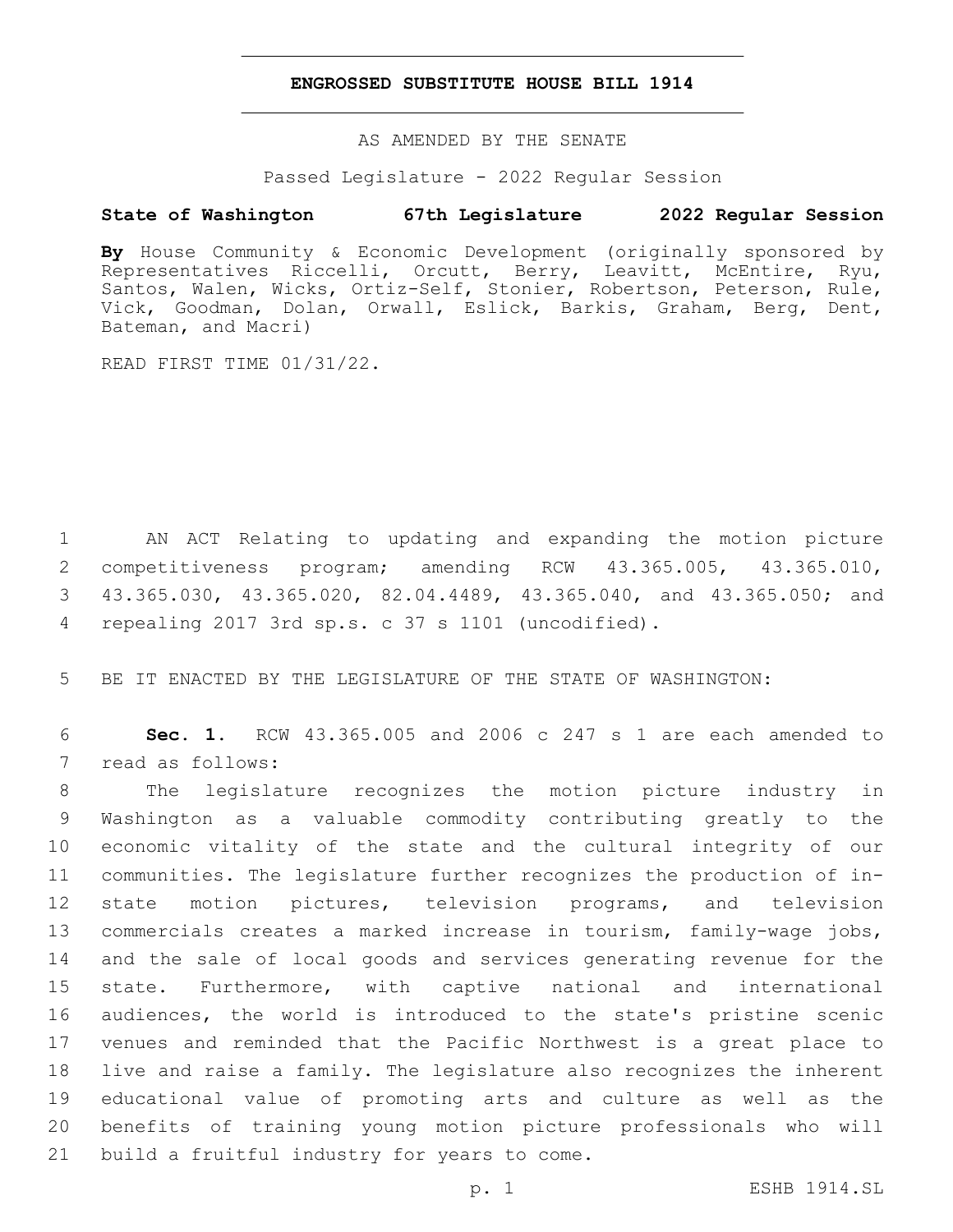The legislature finds in recent years that the state has realized a drastic decline in motion picture production that precludes economic expansion and threatens the state's reputation as a production destination. With the emergence of tax incentives in ((thirty)) other states nationwide, in-state producers are taking their projects to more competitive economic climates, such as Oregon and Vancouver, British Columbia, where compelling tax incentive 8 packages and subsidies are already in effect.

 The legislature also finds that in recent years increasingly workers in Washington state are without health insurance coverage and retirement income protections, causing hardships on workers and their 12 families and higher costs to the state.

13 The legislature also recognizes that there are significant barriers to entry for those from marginalized communities to enter 15 the motion picture workforce. This results in lost opportunity for people to tell stories in film that reflect a breadth of diversity in 17 experience across race, gender, ability, sexual orientation, and place of origin.

 The legislature also finds that more investment in the film industry will increase revenue with Washington state businesses and 21 create family-wage jobs that pay health and retirement benefits for Washington workers. Moreover, targeted investments in rural and marginalized communities will create opportunities to build an equitable workforce and film industry.

 Therefore, it is the intent of the legislature to recognize both national and international competition in the motion picture production marketplace. The legislature is committed to leveling the competitive playing field and promoting an equitable film industry and is interested in a partnership with the private sector to regain Washington's place as a premier destination to make motion pictures, television, and television commercials. While at the same time the legislature is committed to ensuring that workers in the motion picture and television industry are covered under health insurance and retirement income plans and that motion picture production sets 35 and stories reflect the diversity of Washington residents.

 **Sec. 2.** RCW 43.365.010 and 2017 3rd sp.s. c 37 s 1103 are each 37 amended to read as follows:

 The definitions in this section apply throughout this chapter 39 unless the context clearly requires otherwise.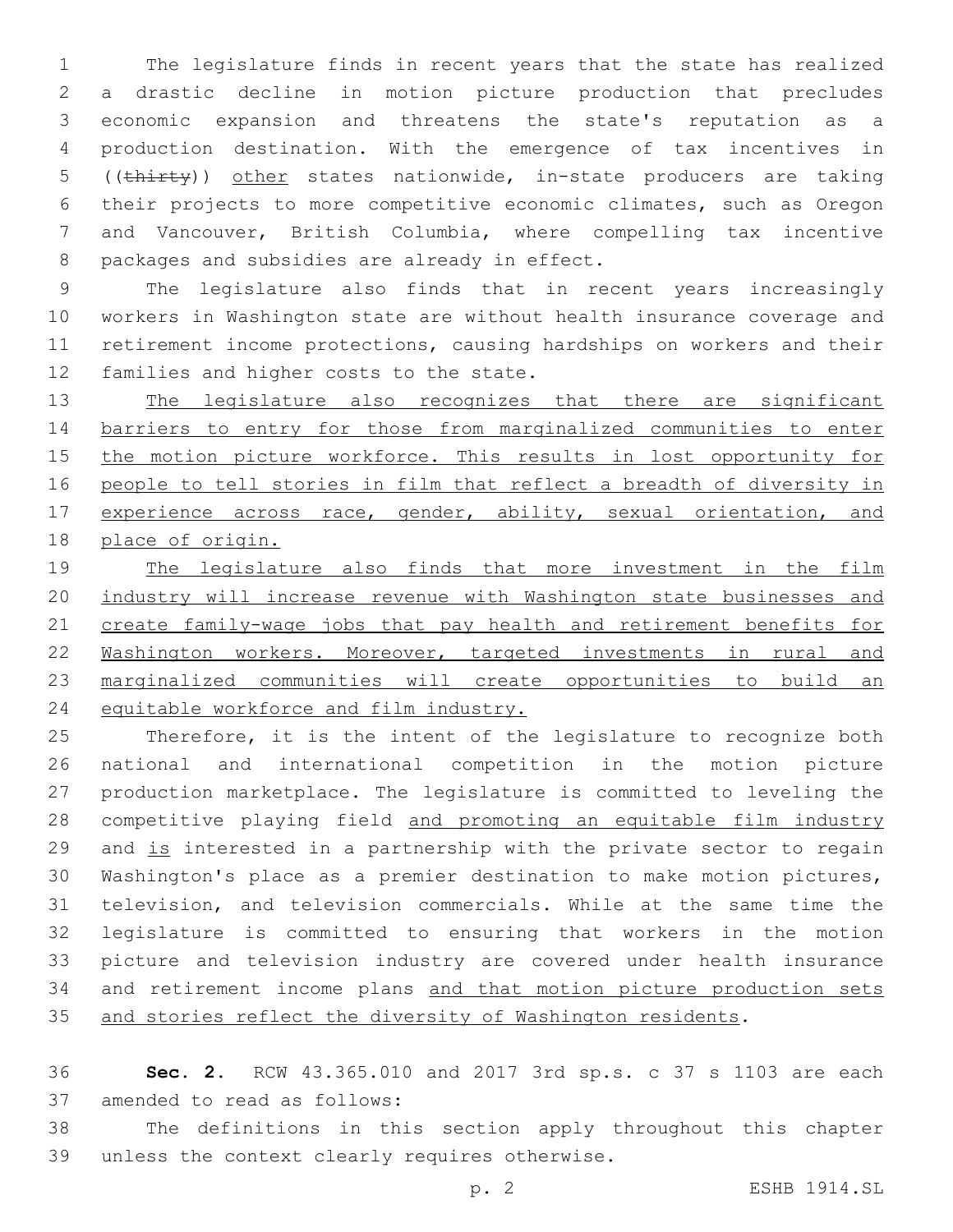(1) "Approved motion picture competitiveness program" and  $"program" mean((\theta))$  a nonprofit organization under the internal revenue code, section 501(c)(6), with the sole purpose of revitalizing the state's economic, cultural, and educational standing in the national and international market of motion picture production and associated creative industries and assisting and providing services for attracting the film industry and associated creative industries, by recommending and awarding financial assistance for costs associated with motion pictures in the state of Washington.

 (2) "Board of directors" and "board" mean the board of directors established in RCW 43.365.030.

(3) "Contribution" means cash contributions.12

13 (((43))) (4) "Costs" means actual expenses of production and postproduction expended in Washington state for the production of motion pictures, including but not limited to payments made for salaries, wages, and health insurance and retirement benefits, the rental costs of machinery and equipment and the purchase of services, food, property, lodging, and permits for work conducted in Washington 19 state.

20  $((+4))$   $(5)$  "Department" means the department of commerce.

 ( $(\overline{+5})$ ) (6) "Funding assistance" means cash expenditures from an approved motion picture competitiveness program.22

 (((6))) (7) "Motion picture" means a recorded audiovisual production intended for distribution to the public for exhibition in public and/or private settings by means of any and all delivery systems and/or delivery platforms now or hereafter known, including without limitation, screenings in motion picture theaters, broadcasts and cablecast transmissions for viewing on televisions, computer screens, and other audiovisual receivers, viewings on screens by means of digital video disc (DVD) players, video on demand (VOD) services, and digital video recording (DVR) services, direct internet transmission, and viewing on digital computer-based systems which respond to the users' actions (interactive media).

34  $((+7+))$   $(8)$  "Person" has the same meaning as provided in RCW 35 82.04.030.

 (9) "Rural community" has the same meaning as "rural county" in RCW 82.14.370.

 **Sec. 3.** RCW 43.365.030 and 2012 c 189 s 3 are each amended to 39 read as follows: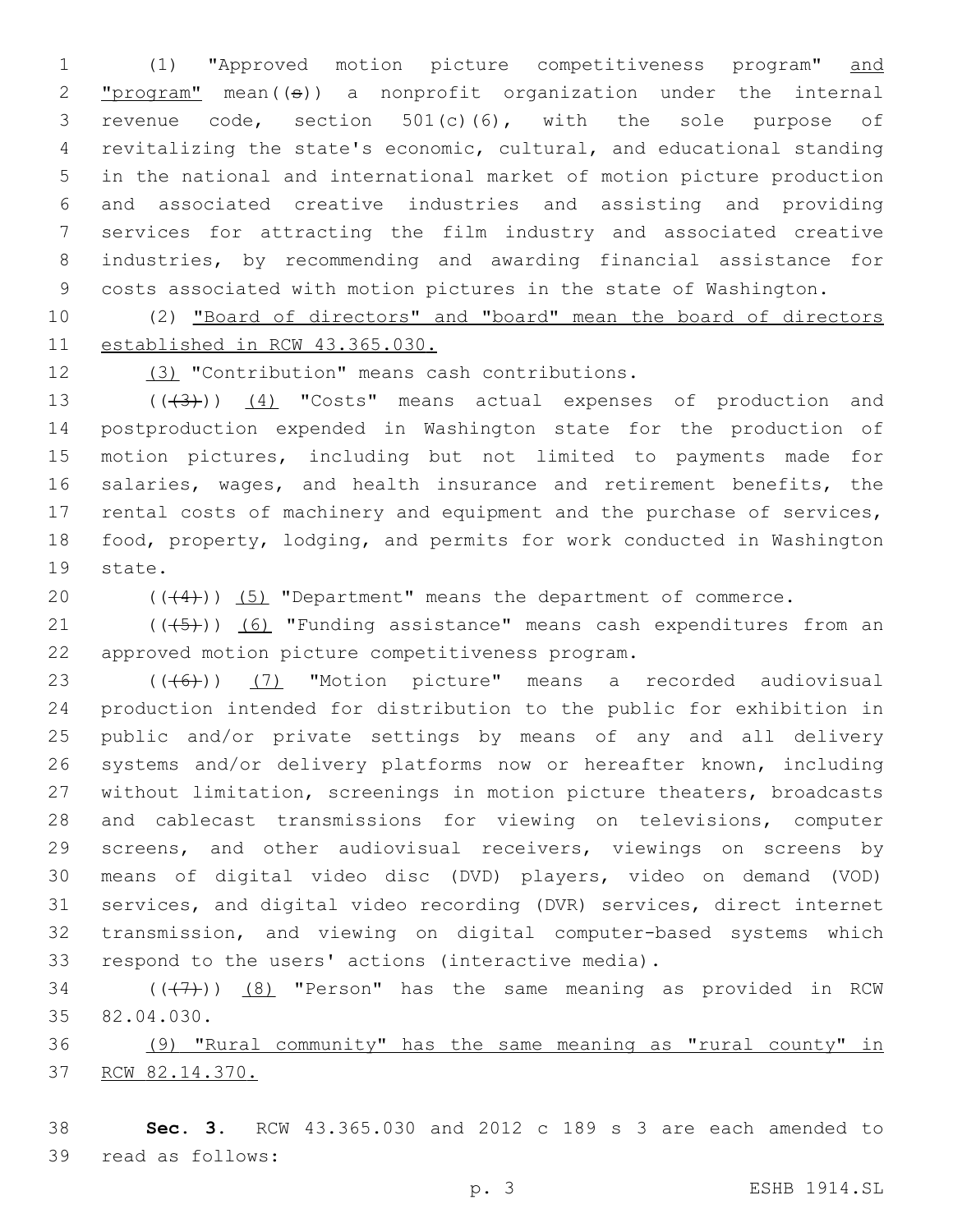(1) A Washington motion picture competitiveness program under this chapter must be administered by a board of directors appointed by the governor, and the appointments must be made within sixty days following enactment. The department, after consulting with the board, must adopt rules for the standards that shall be used to evaluate the applications for funding assistance prior to June 30, 2006.

7 (2) The board must evaluate and award financial assistance to 8 motion picture projects under rules set forth under RCW 43.365.020.

9 (3) The board must consist of the following members:

10 (a) ((One member)) Two members representing the Washington motion 11 picture production industry, one of whom must demonstrate expertise 12 in the financing of motion picture projects;

13 (b) ((One member representing the Washington motion picture 14 postproduction industry;

15 (e)) One member representing technologies impacting the 16 Washington ((interactive media or)) emerging motion picture industry;

17 (((d))) (c) Two members representing labor unions affiliated with 18 Washington motion picture production;

19 (((e) One member representing the Washington visitors and 20 convention bureaus:

21 (f) One member representing the Washington tourism industry;

22 (g) One member representing the Washington restaurant, hotel, and 23 airline industry)) (d) Three members representing industries and 24 businesses impacted by motion picture production, one of whom must 25 represent industries or businesses located east of the crest of the 26 Cascade mountain range and one of whom must represent industries or 27 businesses located west of the crest of the Cascade mountain range;

28 (e) Two cochairs of the board's equity committee, not already 29 serving on the board, recommended by the board to the governor;

30 (f) Two cochairs of the board's advisory committee, also known as 31 the film leadership council, not already serving on the board, 32 recommended by the board to the governor; and

33  $((+h))$   $(q)$  A chairperson, chosen at large, must serve at the 34 pleasure of the governor.

35 (4) The term of the board members, other than the chair, is four 36 years, except as provided in subsection (5) of this section.

37 (5) The governor must appoint board members  $((\pm n - 2010))$  to  $((\pm wo -$ 38 year or)) four-year staggered terms ((. Once the initial two-year or 39 four-year terms expire, all subsequent terms are for four years. The 40 terms of the initial board members are as follows: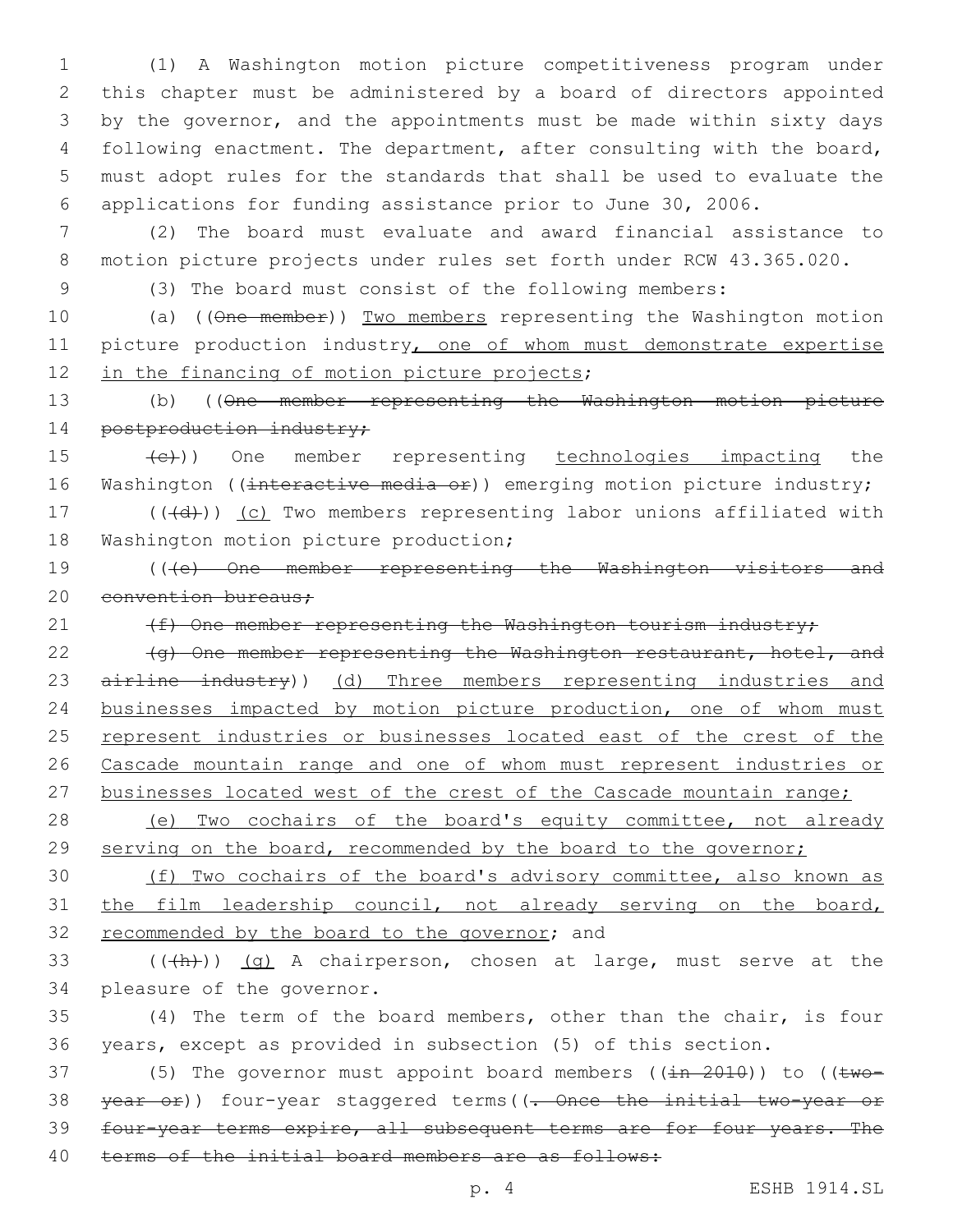(a) The board positions in subsection (3)(b), (e), and (g) of 2 this section, and one position from subsection (3) (d) of this section 3 must be appointed to two-year terms; and

 (b) The remaining board positions in subsection (3) of this section shall be appointed to four-year terms)), except the board member initially appointed to the position in subsection (3)(b) of this section and the board member initially appointed to the position in subsection (3)(f) of this section must each be appointed to a two- year term. Once those initial two-year terms expire, all subsequent 10 terms are for four years.

 (6) A board member appointed by the governor may be removed by the governor for cause under RCW 43.06.070 and 43.06.080.

13 (7) ((Five)) Seven members of the board constitute a quorum.

 (8) The board must elect a treasurer and secretary annually, and 15 other officers as the board members determine necessary, and may 16 adopt bylaws or rules for its own government.

 (9) The board must make any information available at the request 18 of the department to administer this chapter.

 (10) Contributions received by a board must be deposited into the 20 account described in RCW 43.365.020(2).

 (11) Board members must comply with all requirements of a 22 501(c)(6) organization, including the prohibition on using 23 information obtained as a board member for personal gain. Board members must act in the best interest of the approved motion picture competitiveness program. Each board member is required to complete an annual conflicts of interest form to disclose all conflicts and potential conflicts of interest with board actions. If a board member has a conflict of interest with respect to an application for funding assistance, the board member must disclose the board member's conflict and not be present for a discussion or vote on the application.

 **Sec. 4.** RCW 43.365.020 and 2012 c 189 s 2 are each amended to 33 read as follows:

 (1) The department must adopt criteria for the approved motion picture competitiveness program with the sole purpose of revitalizing the state's economic, cultural, and educational standing in the national and international market of motion picture production. Rules adopted by the department shall allow the program, within the established criteria, to provide funding assistance only when it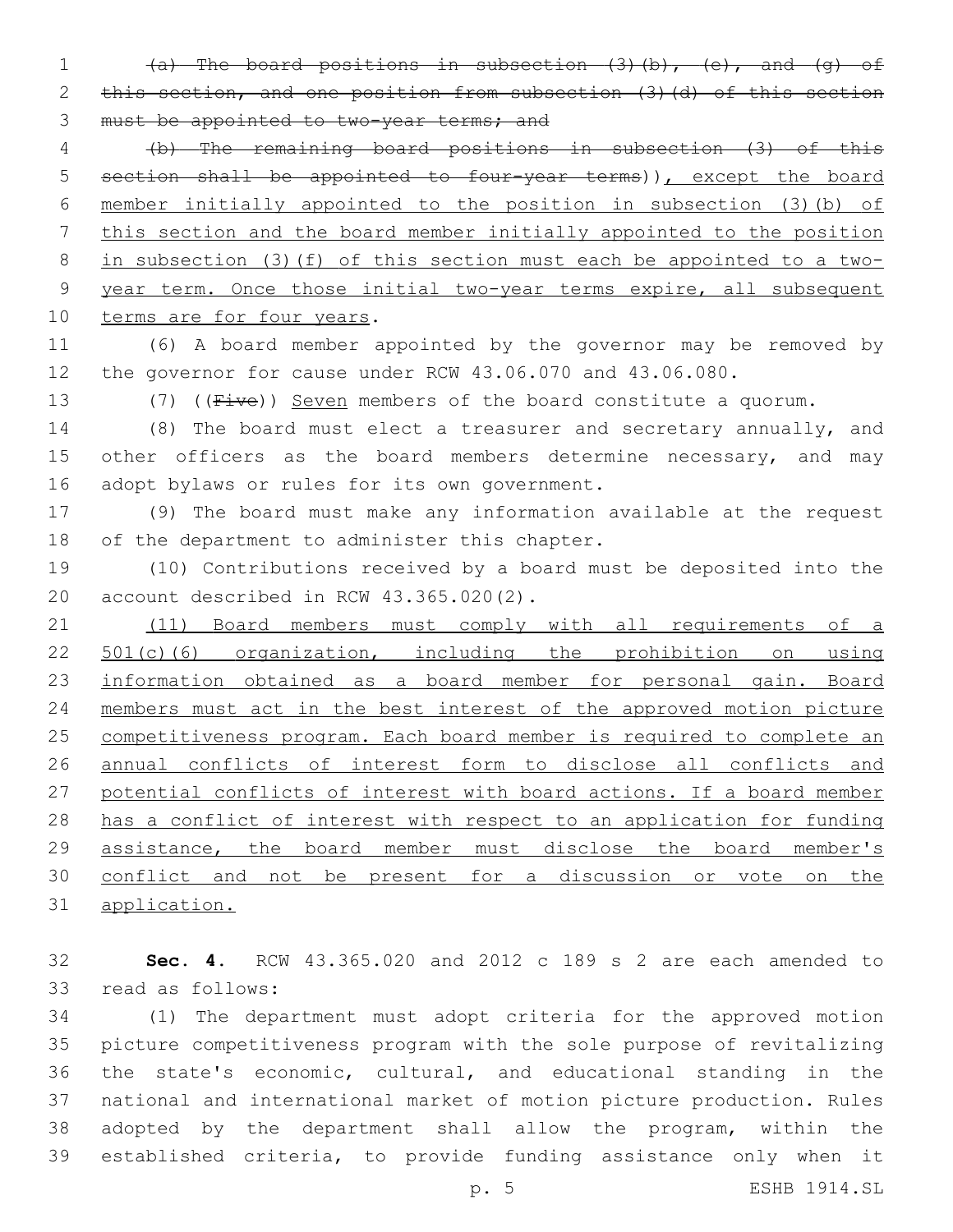captures economic opportunities for Washington's communities and businesses and shall only be provided under a contractual arrangement with a private entity. In establishing the criteria, the department shall consider:4

 (a) The additional income and tax revenue to be retained in the 6 state for general purposes;

 (b) The creation and retention of family-wage jobs which provide 8 health insurance and payments into a retirement plan;

 (c) The impact of motion picture projects to maximize in-state labor and the use of in-state film production and film postproduction 11 companies;

 (d) The impact upon the local economies and the state economy as 13 a whole, including multiplier effects;

 (e) The intangible impact on the state and local communities that 15 comes with motion picture projects;

 (f) The regional, national, and international competitiveness of 17 the motion picture filming industry;

 (g) The revitalization of the state as a premier venue for motion picture production and national television commercial campaigns;

 (h) Partnerships with the private sector to bolster film production in the state and serve as an educational and cultural 22 purpose for its citizens;

 (i) The vitality of the state's motion picture industry as a necessary and critical factor in promoting the state as a premier 25 tourist and cultural destination;

 (j) Giving preference to additional seasons of television series that have previously qualified and to motion picture productions that 28 tell stories of marginalized communities; and

 (k) Other factors the department may deem appropriate for the 30 implementation of this chapter.

31 (2) The board of directors ((ereated under RCW 43.365.030)) shall create and administer an account for carrying out the purposes of 33 subsection  $((+3))$   $(4)$  of this section.

 (3) The board's goal must be to commit at least 20 percent of funding assistance to motion picture productions located or filmed in rural communities and 20 percent of funding assistance to motion picture productions that tell stories of marginalized communities.

 (4) Money received by the approved motion picture competitiveness 39 program shall be used only for: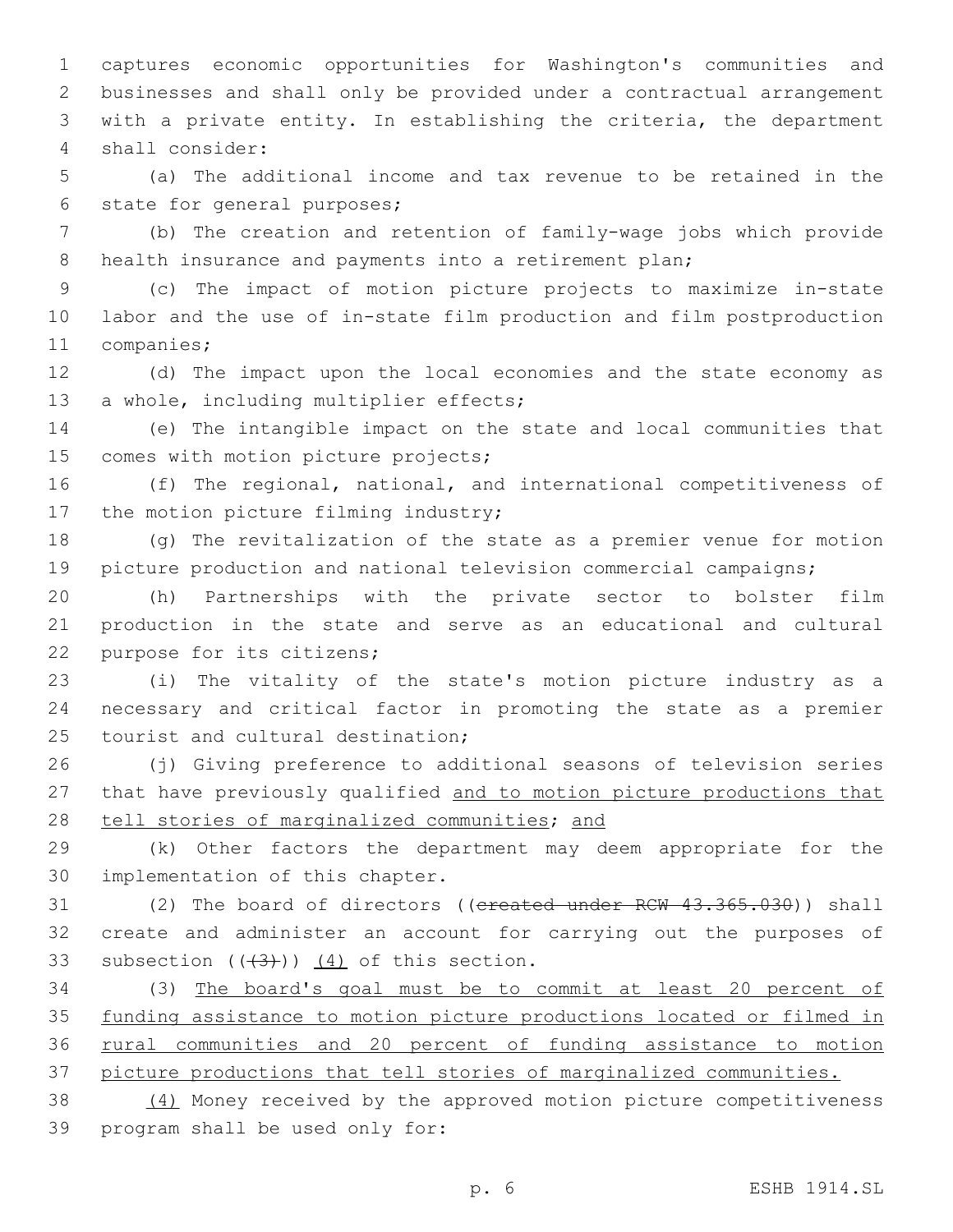(a) Health insurance and payments into a retirement plan, and 2 other costs associated with film production; ((and))

 (b) Staff and related expenses to maintain the program's proper 4 administration and operation;

 (c) Supporting the growth and development of the Washington state film industry through career connected learning, workforce development, and business development with a focus on better 8 supporting people from marginalized or rural communities; and

 (d) Developing resources to facilitate filming in rural communities including, but not limited to, economic development 11 grants for filming, training for film liaisons, information about 12 film permitting processes, and grants to support the expansion of 13 location database collateral.

14 ( $((+4)$ )) (5) Except as provided otherwise in subsections  $((+7)$ ) 15 (8) and (9) of this section, maximum funding assistance from the approved motion picture competitiveness program is limited to an amount up to thirty percent of the total actual investment in the 18 state of at least:

 (a) Five hundred thousand dollars for a single motion picture 20 produced in Washington state; or

 (b) One hundred fifty thousand dollars for a television commercial associated with a national or regional advertisement 23 campaign produced in Washington state.

24 ( $(\overline{(-5+)})$  (6) Except as provided otherwise in subsections ( $(\overline{(+7+)})$ ) 25 (8) and (9) of this section, maximum funding assistance from the approved motion picture competitiveness program is limited to an amount up to thirty-five percent of the total actual investment of at least three hundred thousand dollars per episode produced in Washington state. A minimum of six episodes of a series must be produced to qualify under this subsection. A maximum of up to thirty percent of the total actual investment from the approved motion picture competitiveness program may be awarded to an episodic series 33 of less than six episodes.

 (( $(46)$ )) (7) With respect to costs associated with nonstate labor for motion pictures and episodic services, funding assistance from the approved motion picture competitiveness program is limited to an amount up to fifteen percent of the total actual investment used for costs associated with nonstate labor. To qualify under this subsection, the production must have a labor force of at least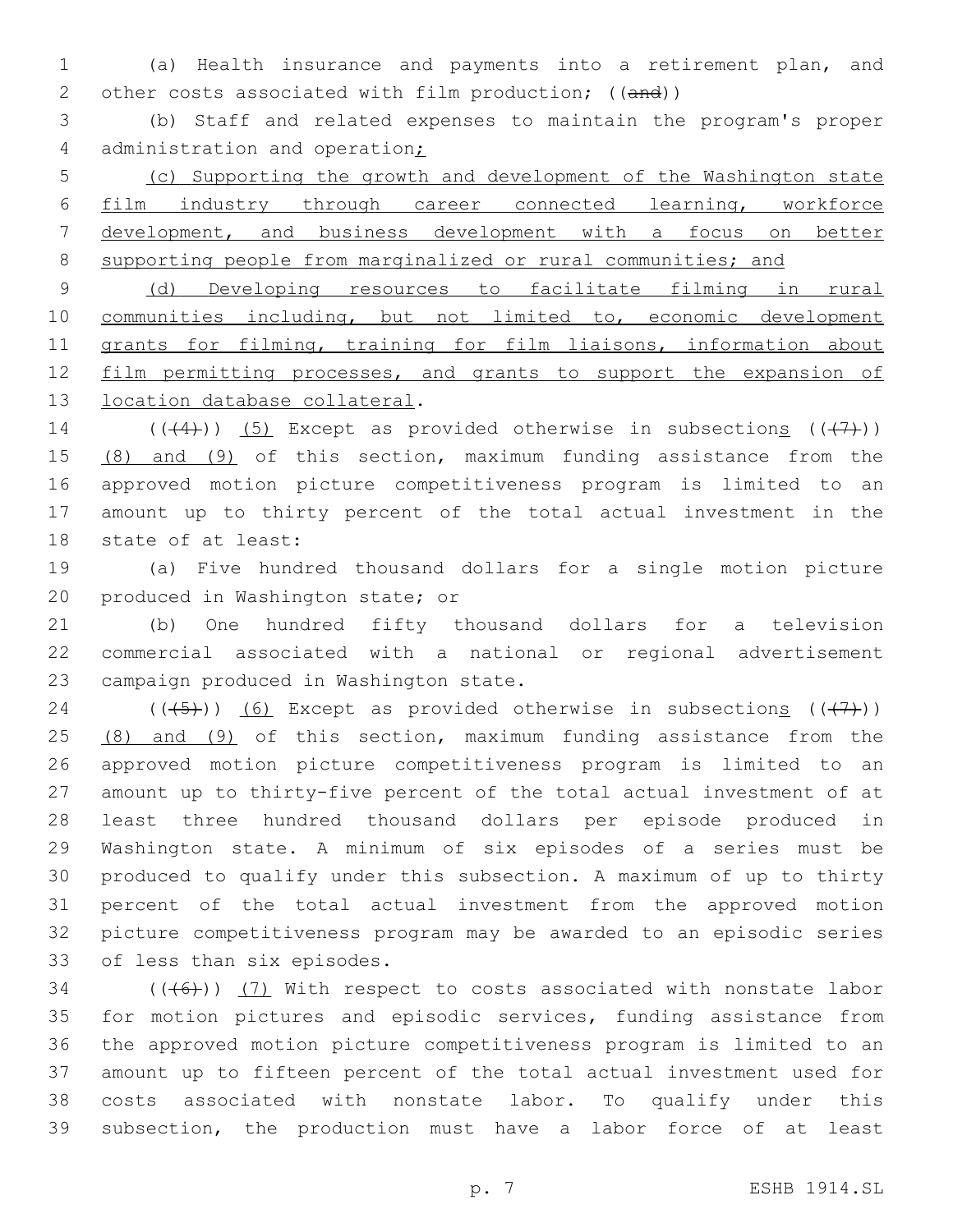eighty-five percent of Washington residents. The board may establish additional criteria to maximize the use of in-state labor.

  $((+7+))$   $(8)$  (a) The approved motion picture competitiveness program may allocate an annual aggregate of no more than ten percent of the qualifying contributions by the program under RCW 82.04.4489 to provide funding support for filmmakers who are Washington residents, new forms of production, and emerging technologies.

 (i) Up to thirty percent of the actual investment for a motion picture with an actual investment lower than that of motion pictures 10 under subsection  $((+4))$   $(5)$  (a) of this section; or

 (ii) Up to thirty percent of the actual investment of an interactive motion picture intended for multiplatform exhibition and 13 distribution.

14 (b) Subsections (( $(4)$  and)) (5) and (6) of this section do not 15 apply to this subsection.

16 (((8)) (9)(a) In addition to the maximum funding assistance established in subsections (5) and (6) of this section, up to a 10 percent enhancement award on a motion picture production's state investment must be given for motion pictures: (i) Located or filmed in a rural community; or (ii) that tell stories of marginalized communities.

 (b) Total actual investment requirements established in subsections (5) and (6) of this section apply to this subsection (9). (10)(a) Funding assistance must include up to \$3,000,000 for 25 small motion picture productions produced in Washington state, 26 subject to subsection (11) of this section, that are creatively 27 driven by Washington residents. To qualify, the small motion picture production must have at least two Washington residents in any

 combination of the following positions: Writer, director, producer, 30 or lead actor. An entity seeking funding assistance for a small motion picture production must demonstrate that the amount of the total actual investment for the production is less than \$1,000,000.

 (b) Maximum funding assistance and total actual investment requirements, established in subsections (5), (6), (7), (8), and (9) 35 of this section apply to small motion picture productions. The department shall adopt rules as necessary to implement this subsection (10).

 (11) Funding assistance approval must be determined by the approved motion picture competitiveness program within a maximum of thirty calendar days from when the application is received, if the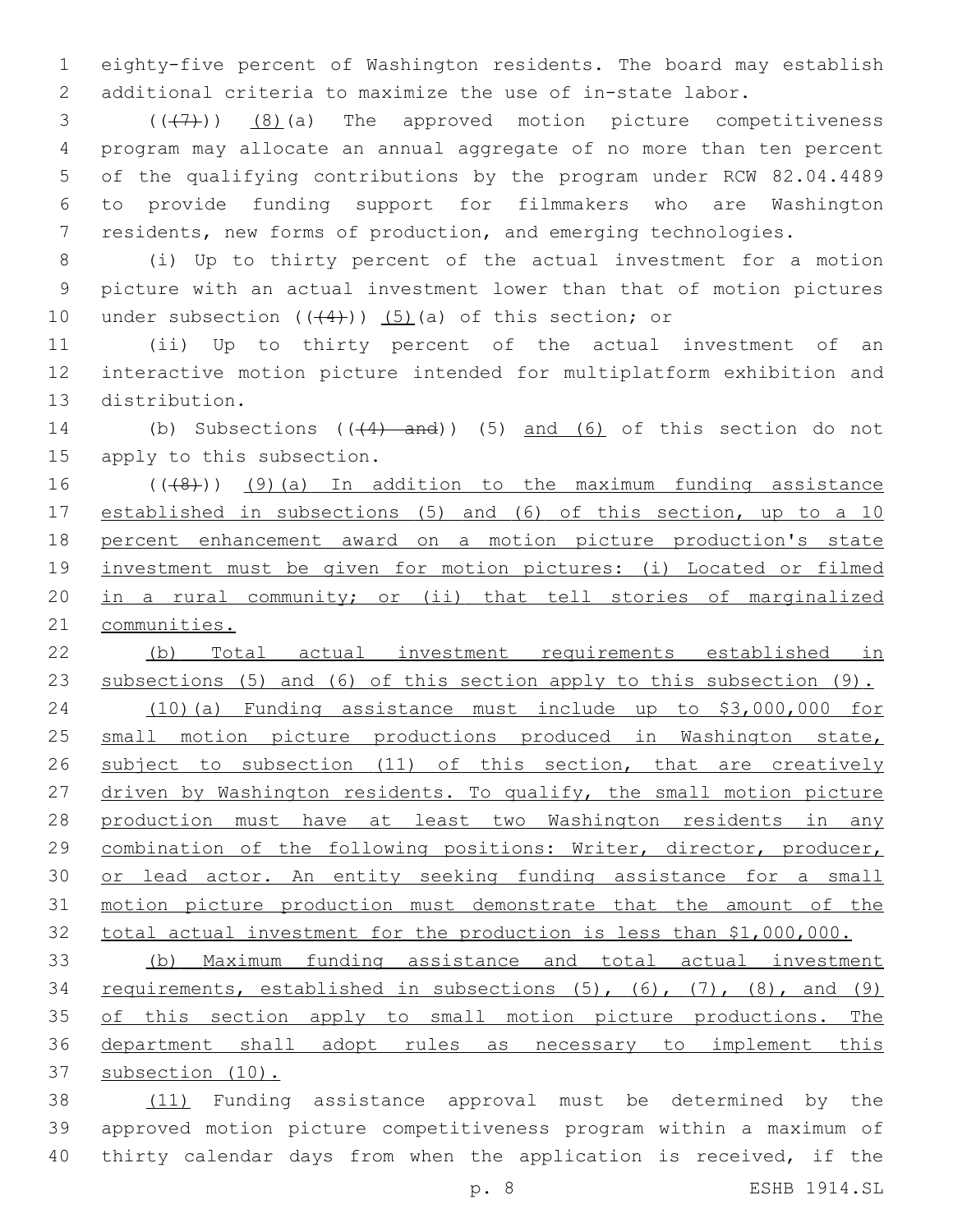application is submitted after August 15, 2006. For small motion picture productions, the approved motion picture competitiveness program, after determining a conditional approval of the production, shall hold the production's funding assistance in reserve while the entity seeking funding assistance for the production secures financing for the remainder of the budget. Once the entity seeking funding assistance for the production demonstrates to the program 8 that it has secured the necessary financing, the program shall certify the small motion picture production as approved. If the entity seeking funding assistance cannot demonstrate within six months from the date of conditional approval that it has secured the total budget, the program must make the funding assistance available 13 to other eligible applicants with funding assistance approval.

14 (12) By December 31, 2022, and annually thereafter, the department, on behalf of the board, must report to the legislature on 16 the approved motion picture competitiveness program. This report may include information required in the survey established in RCW 43.365.040. At a minimum, the report must include an annual list of recipients awarded financial assistance from the prior year with 20 total estimated production costs, locations of each production, and 21 the board's progress towards the goal of at least 20 percent of its funding assistance provided to motion picture productions located or filmed in rural communities and 20 percent of its funding assistance provided to motion picture productions that tell stories of marginalized communities. The report must also include information on 26 workforce development, career connected learning, and business development activities, including whether they have been scaled up in 28 size from the previous year and how they are meeting the goal of supporting people from marginalized communities.

 (13) The approved motion picture competitiveness program must allocate funds for training and job placement for marginalized communities as follows:

 (a) For fiscal years 2023 and 2024, a minimum of \$500,000 for 34 each fiscal year; and

 (b) For each fiscal year on or after July 1, 2024, a minimum of \$750,000.

 **Sec. 5.** RCW 82.04.4489 and 2017 3rd sp.s. c 37 s 1102 are each 38 amended to read as follows: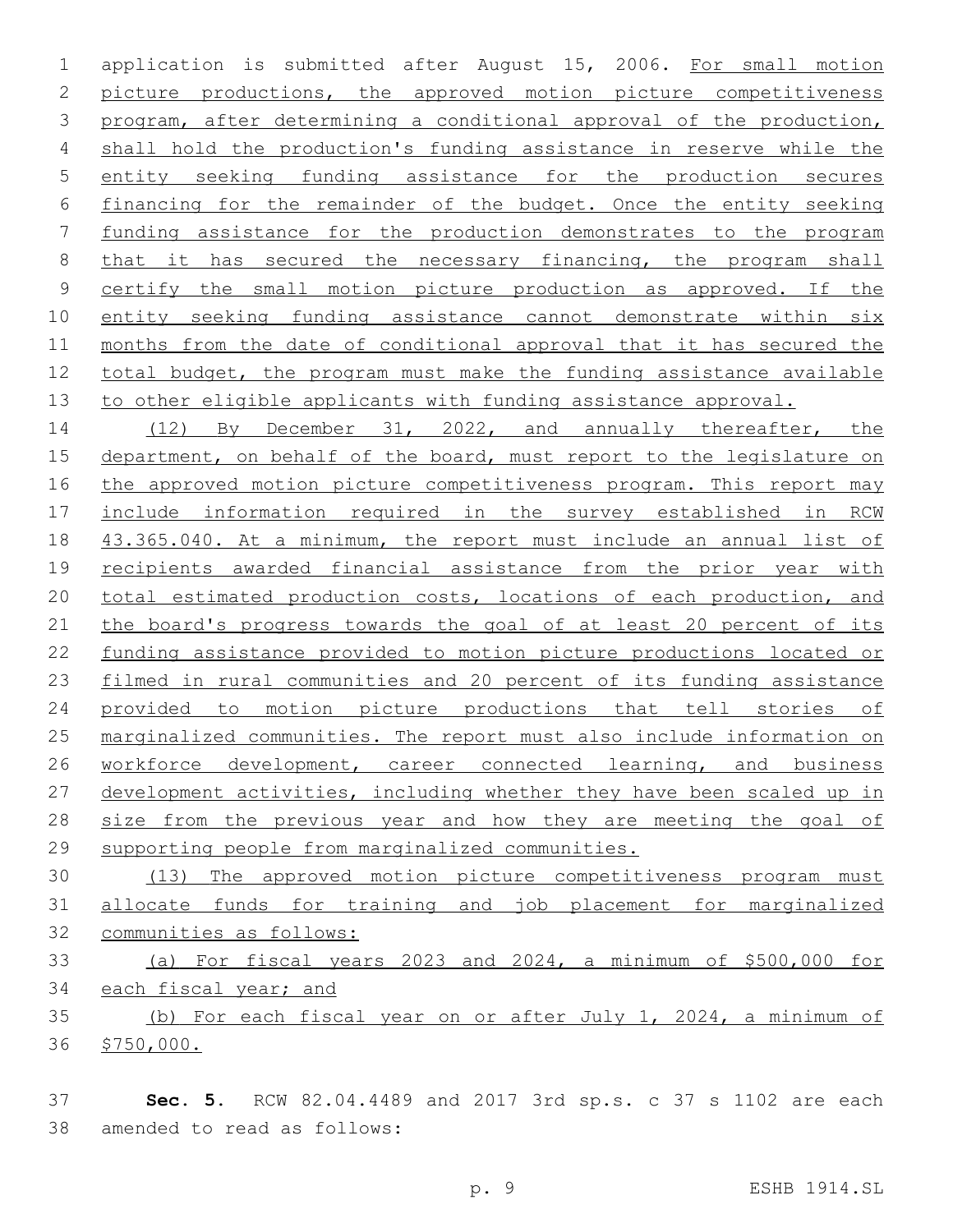(1) Subject to the limitations in this section, a credit is allowed against the tax imposed under this chapter for contributions made by a person to a Washington motion picture competitiveness program.4

 (2) The person must make the contribution before claiming a credit authorized under this section. Credits earned under this section may be claimed against taxes due for the calendar year in which the contribution is made. The amount of credit claimed for a reporting period may not exceed the tax otherwise due under this chapter for that reporting period. No person may claim more than ((seven hundred fifty thousand dollars)) \$1,000,000 of credit in any calendar year, including credit carried over from a previous calendar year. No refunds may be granted for any unused credits.

 (3) The maximum credit that may be earned for each calendar year 15 under this section for a person is limited to the lesser of ((seven 16 hundred fifty thousand dollars)) \$1,000,000 or an amount equal to one hundred percent of the contributions made by the person to a program 18 during the calendar year.

 (4) Except as provided under subsection (5) of this section, a tax credit claimed under this section may not be carried over to 21 another year.

 (5) Any amount of tax credit otherwise allowable under this section not claimed by the person in any calendar year may be carried over and claimed against the person's tax liability for the next succeeding calendar year. Any credit remaining unused in the next succeeding calendar year may be carried forward and claimed against 27 the person's tax liability for the second succeeding calendar year; and any credit not used in that second succeeding calendar year may be carried over and claimed against the person's tax liability for the third succeeding calendar year, but may not be carried over for 31 any calendar year thereafter.

 (6) Credits are available on a first-in-time basis. The department must disallow any credits, or portion thereof, that would cause the total amount of credits claimed under this section during 35 any calendar year to exceed ((three million five hundred thousand 36 dollars)) \$15,000,000. If this limitation is reached, the department must notify all Washington motion picture competitiveness programs that the annual statewide limit has been met. In addition, the department must provide written notice to any person who has claimed tax credits in excess of the limitation in this subsection. The

p. 10 ESHB 1914.SL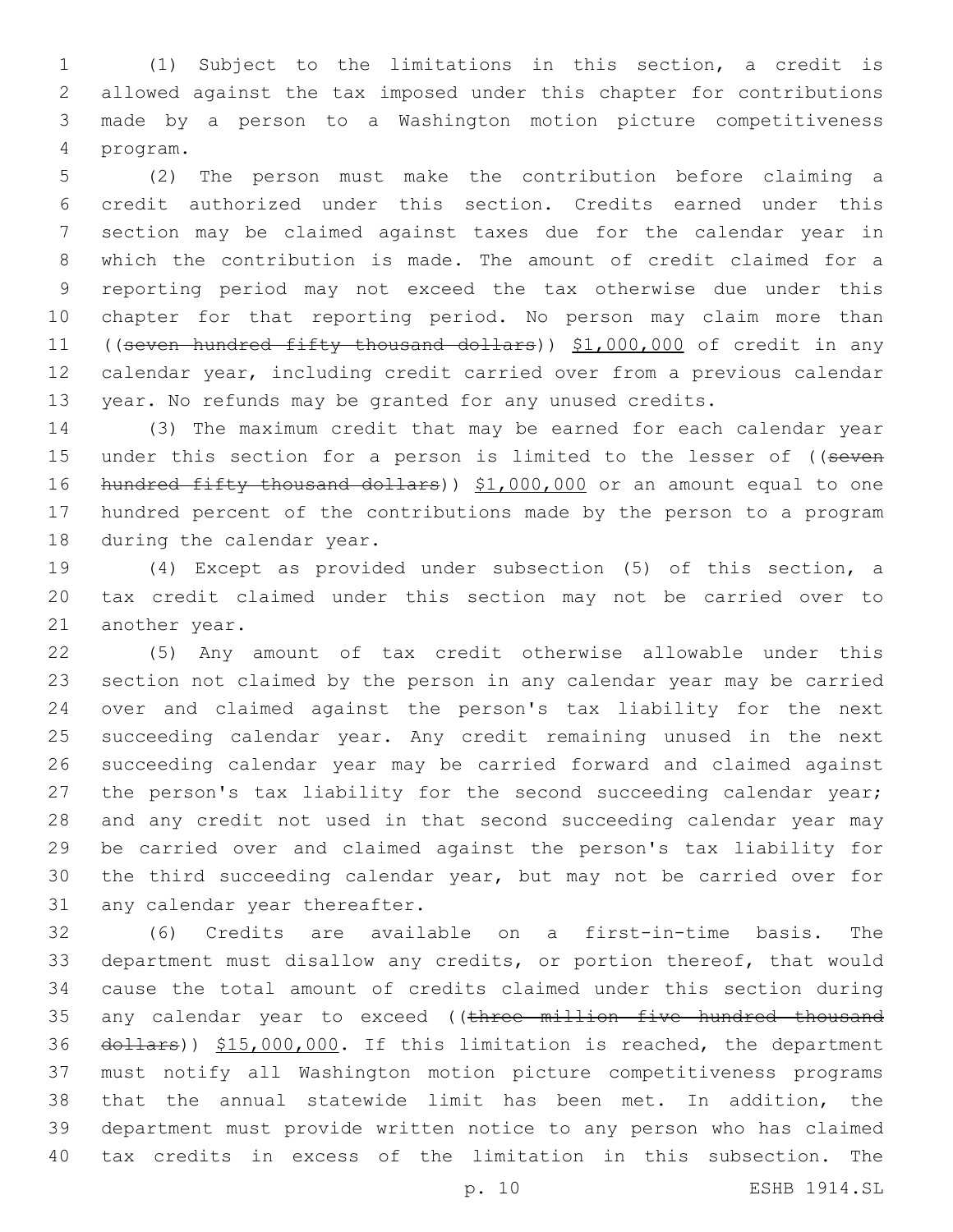notice must indicate the amount of tax due and provide that the tax be paid within thirty days from the date of the notice. The department may not assess penalties and interest as provided in chapter 82.32 RCW on the amount due in the initial notice if the amount due is paid by the due date specified in the notice, or any 6 extension thereof.

 (7) To claim a credit under this section, a person must electronically file with the department all returns, forms, and any other information required by the department, in an electronic format 10 as provided or approved by the department. Any return, form, or information required to be filed in an electronic format under this section is not filed until received by the department in an electronic format. As used in this subsection, "returns" has the same 14 meaning as "return" in RCW 82.32.050.

 (8) No application is necessary for the tax credit. The person must keep records necessary for the department to verify eligibility 17 under this section.

 (9) A Washington motion picture competitiveness program must provide to the department, upon request, such information needed to verify eligibility for credit under this section, including information regarding contributions received by the program.

 (10) The department may not allow any credit under this section 23 before July 1, 2006.

 (11) For the purposes of this section, "Washington motion picture competitiveness program" or "program" means an organization 26 established pursuant to chapter 43.365 RCW.

27 (12) Persons claiming a credit against the tax imposed under this chapter for contributions made to a Washington motion picture competitiveness program and not otherwise receiving funding assistance under RCW 43.365.020 are exempt from the annual reporting requirements in RCW 82.32.534 and 43.365.040.

32 (13) No credit may be earned for contributions made on or after 33 July 1, ((2027)) 2030.

 **Sec. 6.** RCW 43.365.040 and 2012 c 189 s 5 are each amended to 35 read as follows:

 (1) The legislature finds that accountability and effectiveness are important aspects of setting tax policy. In order to make policy choices regarding the best use of limited state resources the legislature needs information on how incentives are used.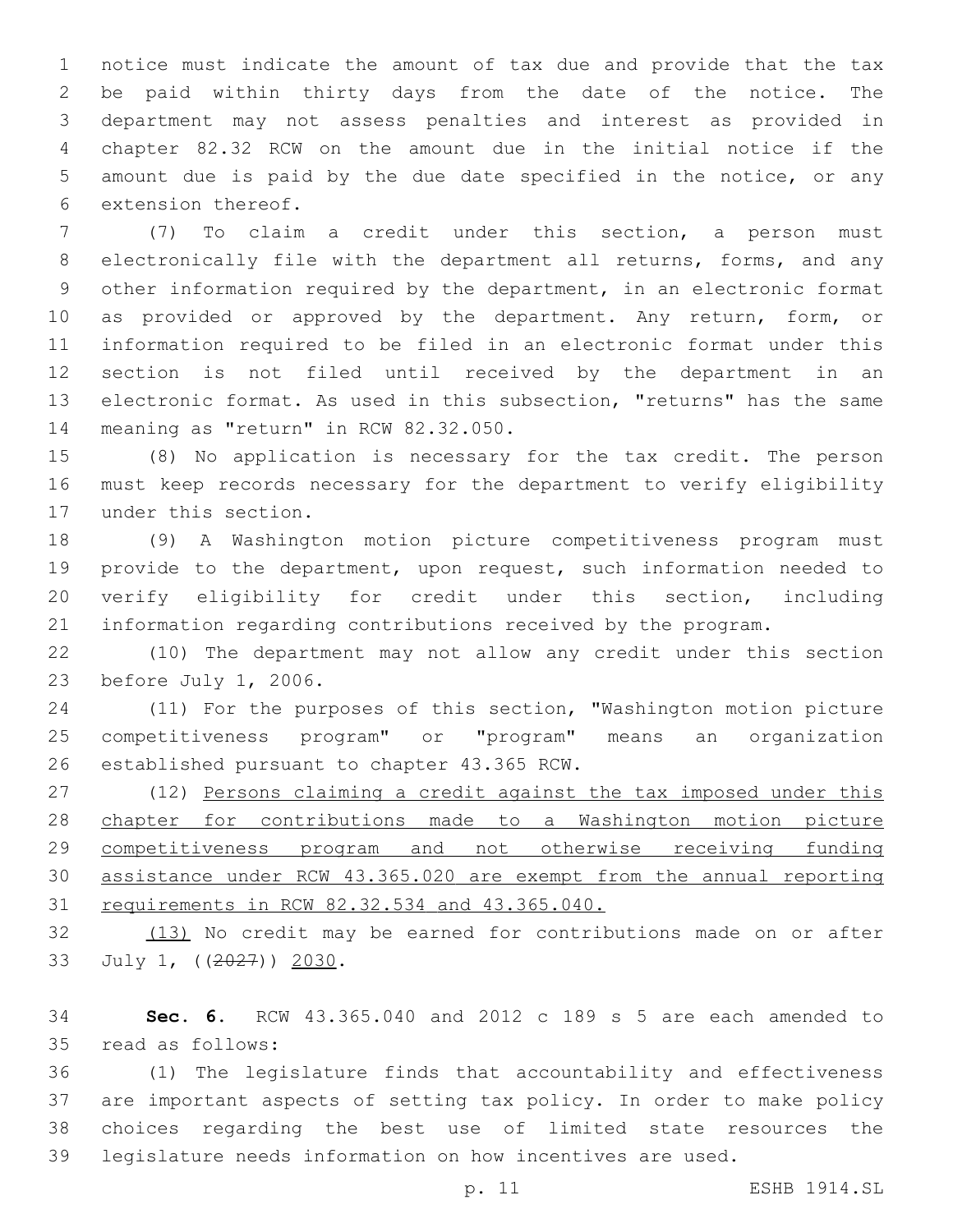(2) Each motion picture production receiving funding assistance under RCW 43.365.020 must report information to the department by filing a complete annual survey. The survey is due by March 31st of the year following any calendar year in which funding assistance under RCW 43.365.020 is taken. The department may extend the due date for timely filing of annual surveys under this section if failure to file was the result of circumstances beyond the control of the motion picture production receiving the funding assistance.

 (3) The Washington motion picture competitiveness program established in RCW 43.365.030, in collaboration with the department and the department of revenue, and in consultation with the joint legislative audit and review committee, must develop a survey form 13 and instructions that accompany the survey form by November 1, 2012. The instructions must provide sufficient detail to ensure consistent reporting. The survey must be designed to acquire data to allow the state to better measure the effectiveness of the program and to provide transparency of the motion picture competitiveness program. 18 The survey must include:

19 (a) The total amount of taxes paid;

 (b) The amount of taxes paid classified by type, which may include, but is not limited to, sales taxes, use taxes, business and occupation taxes, unemployment insurance taxes, and workers' 23 compensation premiums;

(c) The amount of funding assistance received; and

 (d) The following information for employment positions in Washington by the motion picture production receiving funding assistance, including indirect employment by contractors or other 28 affiliates:

29 (i) The number of total employment positions;

(ii) The average number of hours worked by employed individuals;

 (iii) The average base pay of individuals employed by motion picture companies, including contributions to health care benefits 33 and retirement plans;

 (iv) The number of employment positions that have employer-provided medical, dental, and retirement benefits; and

 (v) The number of employment positions filled by Washington state residents, and residency information for employment positions filled 38 by people from other locations.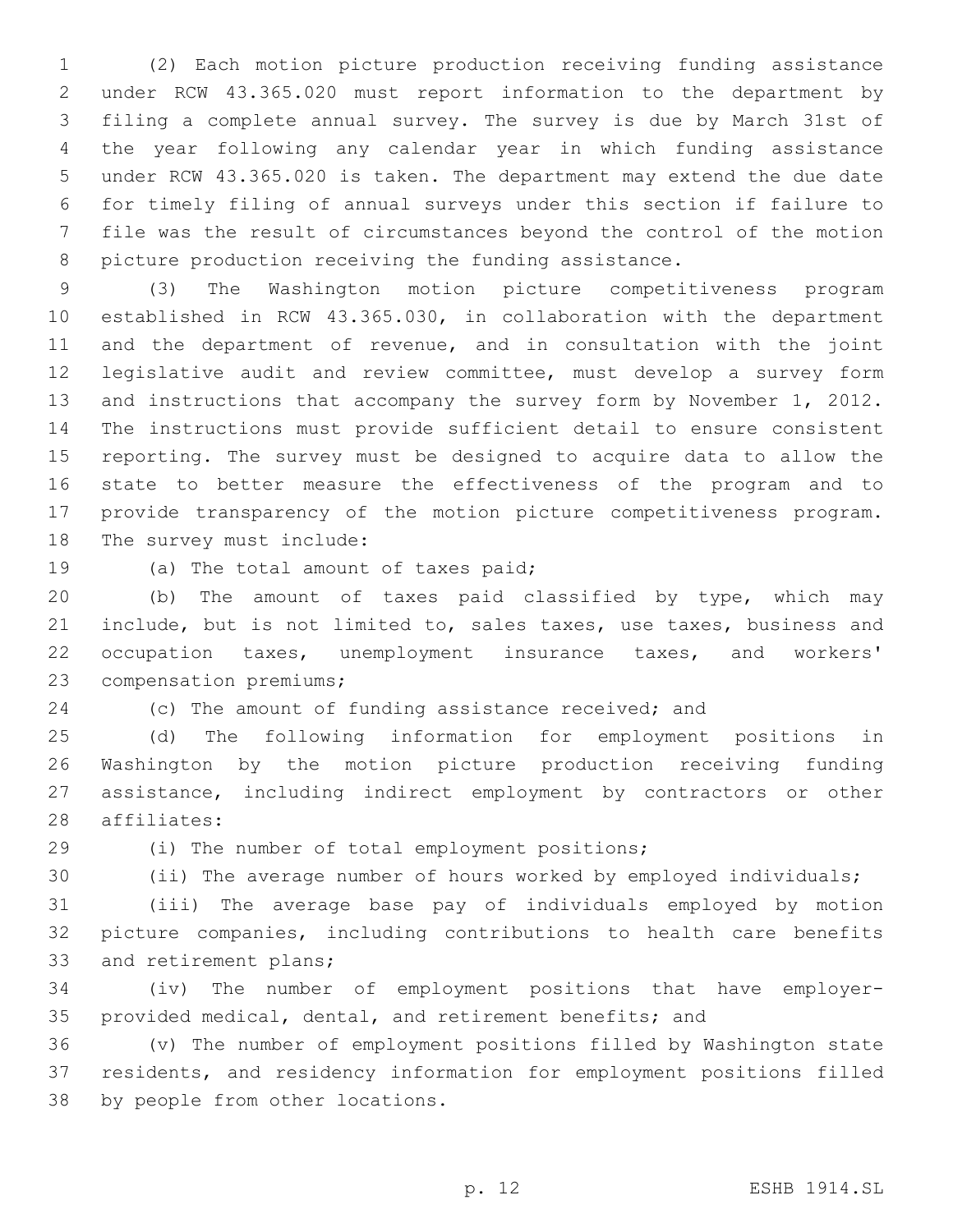(4) The department may request additional information necessary 2 to measure the results of the funding assistance ((program)), to be 3 submitted at the same time as the survey.

 (5) If a person fails to submit an annual survey under subsection (2) of this section by the due date of the report or any extension the department must declare the amount of funding assistance for the previous calendar year to be immediately due and payable. The department must assess interest, but not penalties, on the amounts due under this section. The interest is assessed at the rate provided for delinquent taxes under chapter 82.32 RCW, retroactively to the date the funding assistance was received, and accrues until the 12 funding assistance is repaid.

 (6) The department must use the information from this section to prepare summary descriptive statistics. The department must report these statistics to the legislature each even-numbered year by September 1st. The department must provide the complete annual 17 surveys to the joint legislative audit and review committee, which 18 shall perform a review as required under RCW 43.365.050.

 (7) The motion picture competitiveness program must periodically audit and generally monitor the survey information submitted by production companies for completeness and accuracy.

 **Sec. 7.** RCW 43.365.050 and 2006 c 247 s 7 are each amended to 23 read as follows:

24 ((The provisions of RCW 82.04.4489 are subject to review by the 25 <del>joint legislative audit and review committee.</del>)) (1) It is the legislature's specific public policy objective to increase the 27 viability of the motion picture and film industry and associated creative industries in Washington state. It is the legislature's 29 intent to increase the credit available under RCW 82.04.4489 in order to attract additional motion picture and film projects, thereby increasing family-wage jobs.

 $(2)$  The joint legislative audit and review committee  $((\overline{width}))$ 33 must review and make a recommendation to the ((house finance 34 committee and the senate ways and means committee)) fiscal committees of the legislature by December 1, ((2010)) 2026, regarding the effectiveness of the motion picture competitiveness program including, but not limited to, the amount of state revenue generated, 38 the amount and number of family ((wages [wage])) -wage jobs with benefits created, adherence to the criteria in RCW 43.365.020,

p. 13 ESHB 1914.SL